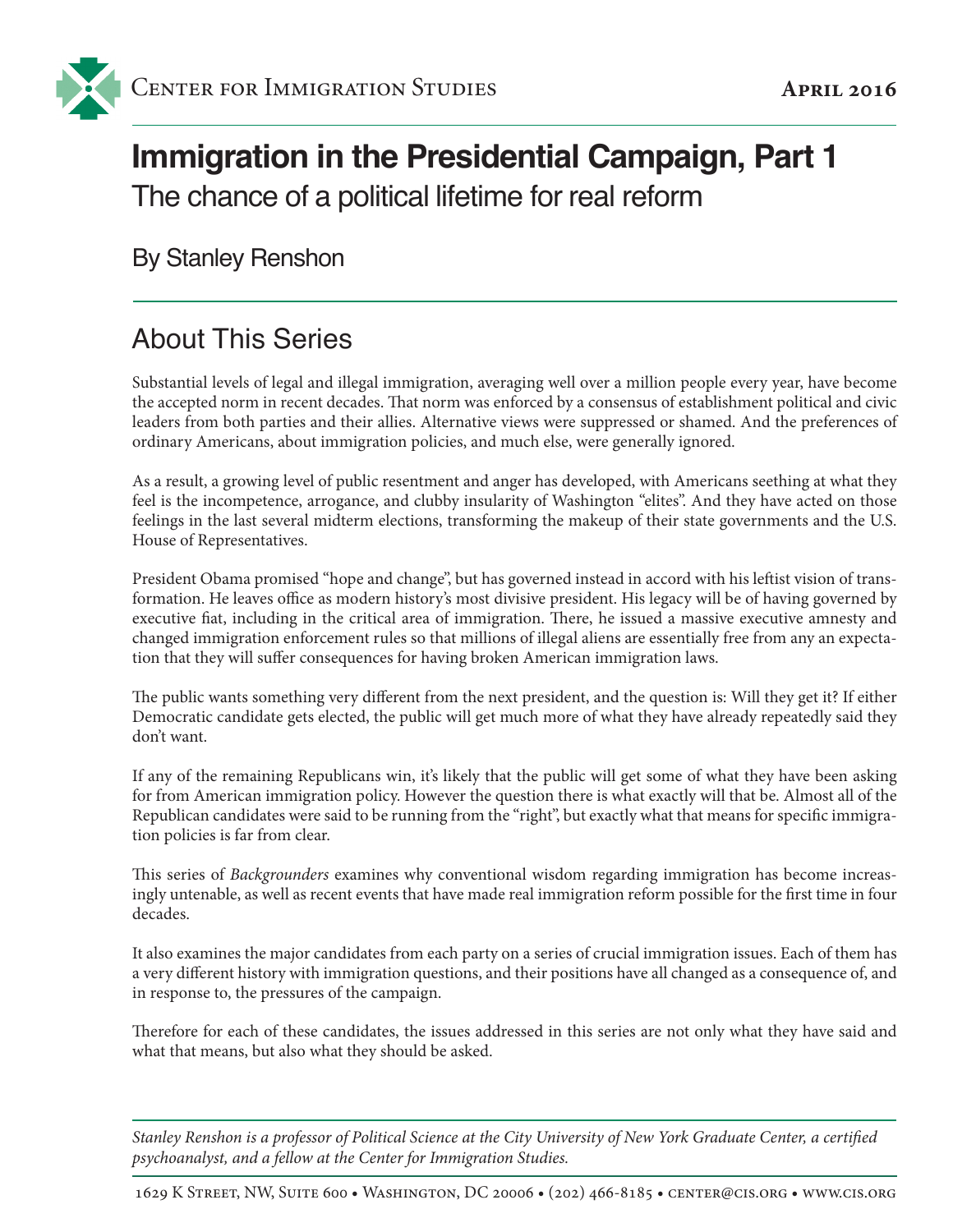#### The Chance of a Political Lifetime for Real Reform

The 2016 presidential election represents a once-in-a-political-lifetime opportunity to rethink America's deeply flawed immigration system and help rescue it from the erroneous "conventional wisdom" that has dominated the immigration debate for decades. And in so doing, it may begin to help resolve America's real immigration crisis — a system that does not serve national interests, but one that poisons public trust.

Immigration policy is rarely at the top of public concerns, especially with a major economic downturn and molasses pacedrecovery now in its eighth year and counting. Add to that the renewed concern about terrorist attacks, and it is surprising that immigration has moved to be a top-tier issue in the 2016 public campaign debate. Yet it has.

A Pew poll on the public's priorities found that immigration was mentioned by 51 percent as a "top priority", up 11 points since 2013, especially among Republicans.<sup>1</sup> An AP/NORC poll also found that immigration was a top-tier concern for those polled, and 83 percent of those polled said that a "great deal" or "a lot" of effort should be expended in trying to solve the issue,<sup>2</sup> although they were skeptical it would be done.

However, the most important and obvious indicator that immigration has become a top issue is that the candidates and the public are talking about it repeatedly.<sup>3</sup> This has been particularly true of almost all of the Republican debates to date, and as well as in the far smaller number of Democratic debates. The Republican candidates have all tried to distinguish themselves from each other, and from their past positions on immigration, while the Democrats have engaged in what amounts to a policy bidding war to win the support of Hispanic activists. The result is unprecedented attention to the issue and some of its important component parts, the effort to clearly define just what amnesty and enforcement mean, for example.

Immigration has become a top-tier issue for a variety of reasons. Its prominence owes much to Donald Trump's loud, blunt, and continuous assault on political correctness.<sup>4</sup> His challenges to the two-decade-long pseudo-consensus favoring "comprehensive immigration reform" opened a long-suppressed flood of public doubt and dissatisfaction about what Americans have been consistently told they must think about immigration, among other important policy issues.<sup>5</sup>

In the last four decades, Americans' concern with immigration policy has been growing, and rightly so. Unprecedented numbers of legal immigrants, unprecedented numbers of illegal aliens, immigrant population increases of 715 percent that have been projected from 1970 to 2060, and sharp political challenges to the very idea of a primary American national identity have increasingly worried many Americans. So has decreased public commitment to the very basic idea that assimilation to that primary American identity is a central and absolutely necessary underpinning of the country's openness to substantial immigration.

Immigration is not "just another issue."<sup>6</sup> It is a basic foundation of American political, economic, social, and cultural life, and increasing worries reflect growing public appreciation of that fact.

In response to those concerns, Americans have been told not to worry, everything's fine. Moreover, they are told that the way to fix these problems is to do much more of what we have already been doing that got us to this conflicted state — add more immigrants and refine our enforcement techniques until they affect only the worst criminal offenders. As some in Congress and many more Americans have rejected these pseudo-solutions, a campaign of silencing and shaming with accusations of being anti-immigrant, racist, and worse has been mounted, somewhat successfully, to silence them.

Whatever happens to the candidacy of Donald Trump — and I am no supporter of having him in the White House — he deserves credit for having broken the "spiral of silence" that has descended on American debate on immigration and other issues.7 No, Americans do not agree with the characterizations that Trump has made about Mexicans, among others. But they are relieved and grateful to have someone who has raised the underlying concerns that they feel, even in a way they don't agree with, because everyone else has been providing false reassurances. Or they have been telling the American public that those who don't hold the correct views are politically and morally unfit for enlightened company.

No more. Whether you call it a "populist earthquake"§ or a "full scale revolt,"9 the dam has broken, and conventional immigration "wisdom" is unlikely to survive.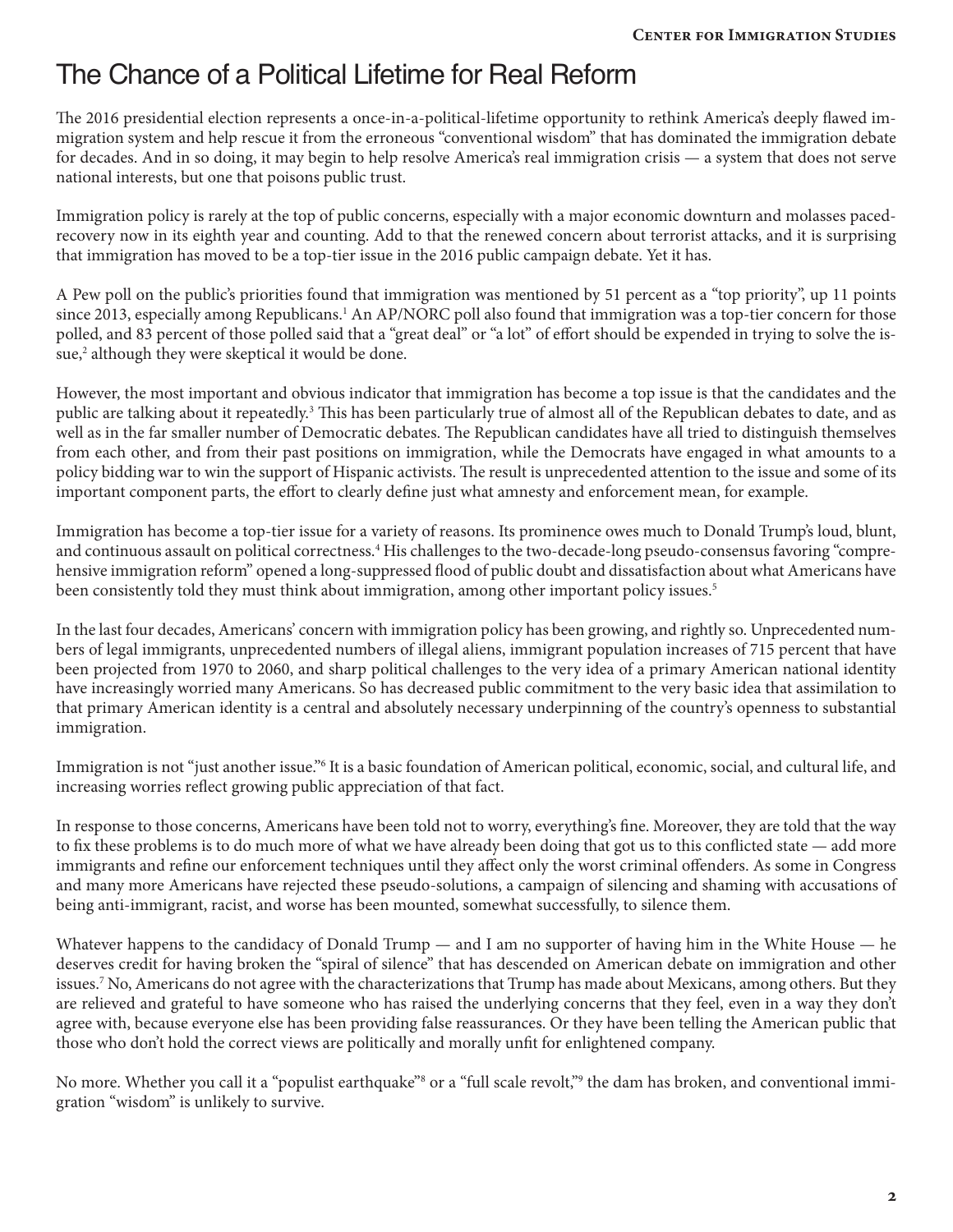## Cracks in the Immigration Spiral of Silence Begin to Appear

In 1984, Elizabeth Noelle-Neumann, a specialist in German public opinion research, published a book with the University of Chicago Press, entitled *The Spiral of Silence*. 10 In it, she tried to understand why ordinary Germans had not been more vocal in their opposition to the gradual rise and consolidation of Hitler's regime.

Her answer was that ordinary people were reluctant to express opinions that they thought were too different from those they thought constituted the majority of views out of fear of social stigma and isolation. Not hearing anyone else express a view contrary to supporting the regime because of the controlled media, most of those who thought differently kept quiet. Their quiet self-censorship then became a self-fulfilling prophecy reinforcing the "prevailing" pro-Hitler view, and those who differed but kept quiet added their contribution to the "spiral of silence".

Obviously, America is not pre-Nazi Germany and America's immigration debates are in no way comparable to the momentous life or death questions associated with the rise and consolidation of the Third Reich. Moreover, there has been a small but vocal group of real immigration reformers whose voices have been raised against the conventional wisdom. However, they have been drowned out and marginalized by political and civic insiders and special interests of both parties. As a result, America's immigration debates have a David vs. Goliath element to them because they have primarily been framed and discussed from the standpoint of the bedrock assumptions of the political left.

What is different now is not that the public has wholly changed its mind about immigration matters, but rather that for the first time there is a viable, legitimate counter-narrative with which to engage that debate, and it has developed a powerful voice. Three factors — Trump, trust, and national security — have created an unprecedented opening for questioning and discarding the narrowly framed and rigidly held narratives that have passed for "reform" in the immigration debate. Yet the old and increasingly questioned and discredited narrative will not fade without a fight. And even if it does, there remains the question of what will take its place.

That is the question that this series addresses.

#### Counter Narratives: A Disturbing Cascade of Immigration Realities

While Trump opened the floodgates, increasing public concern over immigration also owes a great deal to three events that followed his announced candidacy. These include the terrorist attacks in Paris and California and their links to ISIS jihadists, some of whom were migrants and immigrants. The Paris attacks were linked to the third event: the massive, unprecedented, flow of over a million Syrian and other migrants into the EU in 2015, with millions more expected in this and subsequent years.11 And then there were as well the ugly sexual assaults committed against German women, primarily by migrants, on New Years' Eve, and the tragic murder of Kate Steinle by a previously deported illegal alien in San Francisco.

#### How Terrorist Attacks and Massive European Migration Helped to Change the American Immigration Debate

The first recent terrorist attack to change the American immigration debate took place in Paris on November 13, 2015.12 At least one of the attackers carried a Syrian passport and may have entered Europe along the migrant trail.<sup>13</sup> Several of the attackers were traced to an area in Belgium over which government officials said, "they lacked control."14 (The recent Brussels bombing was planned in the same area.)

The attack took place in the context of a vast migration into the European Union. In 2105, over a million migrants from countries including Syria, Afghanistan, Kosovo, Iraq, Albania, Pakistan, Eritrea, Nigeria, Serbia, and Ukraine sought legal status in the European Union.<sup>15</sup> That most likely under-represents the real number since over a million migrants have entered Germany alone,<sup>16</sup> and that number does not include migrants reaching Sweden, France, Italy, Switzerland, and the UK. Estimates of between one and three million more migrants from countries outside of the EU are possible in 2016, according to the EU and the UN.17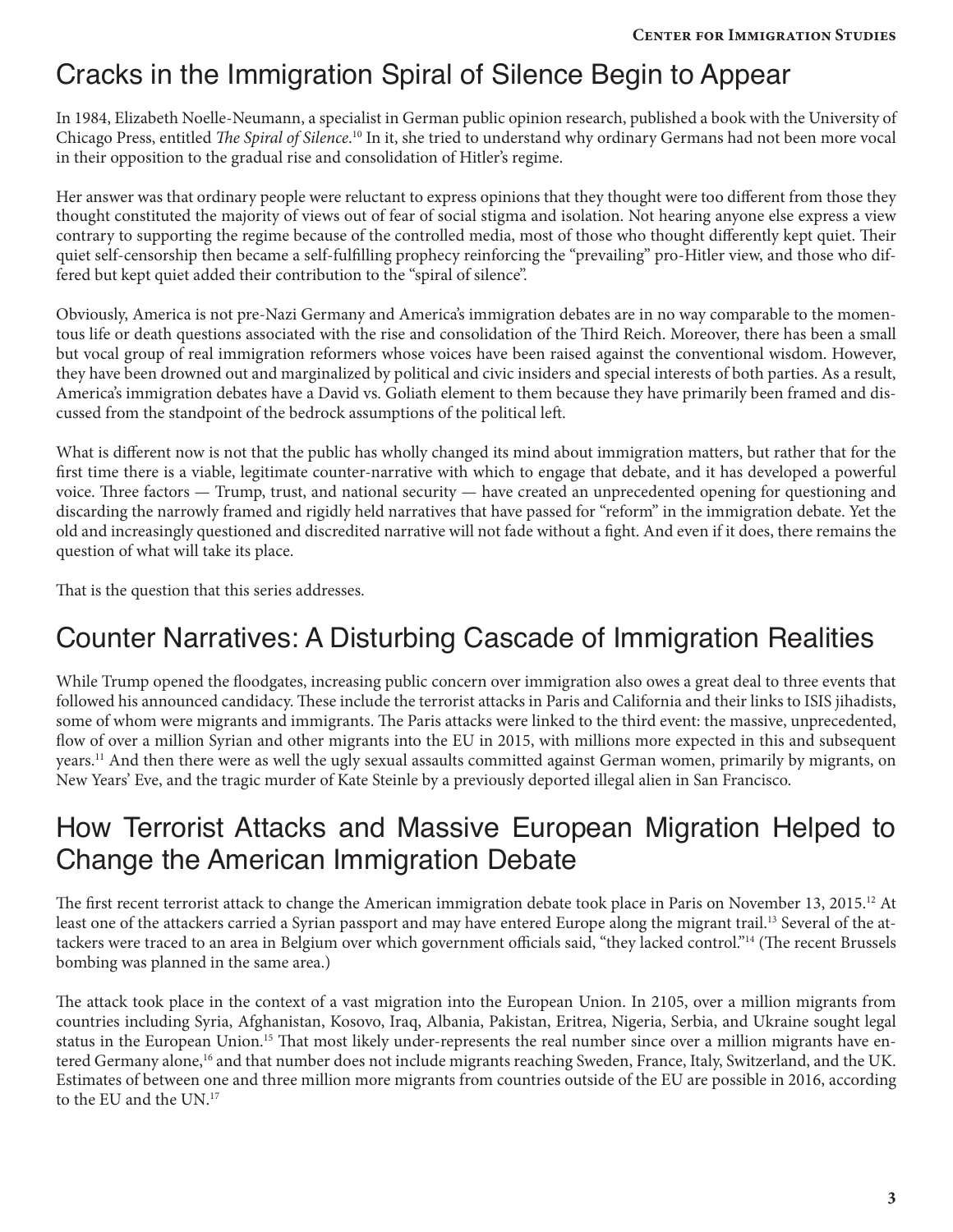#### **Center for Immigration Studies**

The million new refugees arriving in Europe this year and next are testing, and in some cases overwhelming, European economic, political, and cultural resources to deal with these high immigration levels. That fact brings to mind that the European number of one million new immigrants per year almost parallels the number that the United States takes in every year.

EU and American circumstances are not identical, obviously. The EU has over the last decade taken in unprecedented numbers of Muslim immigrants and has had difficulties absorbing and integrating them.18 This knowledge, coupled with the rise of militant jihadist groups like ISIS, and their previous terrorist attacks in France and Great Britain,<sup>19</sup> set off alarm bells in the United States.

The immediate question raised by these developments is how the United States can remain safe while continuing to be a welcoming new home for legal immigrants. The larger issue, however, beyond keeping bad people out, is to ensure that all who come do so in the context of America's national interests. And that includes not only asking what the country can provide to those who come, but a genuine attachment to the country itself on the part of new immigrants over time. In a phrase, real assimilation.

### The Immigrant Vetting Controversies

The most immediate source of the immigration debate in the United States after the Paris attacks was the Obama administration's decision to take in 85,000 refugees in fiscal year 2016 (including 10,000 Syrians) and possibly increase that number to 100,000 in 2017.<sup>20</sup> With the Paris terrorist attacks freshly in mind, concerns were raised about the possible dangers of admitting so many migrants from that war-torn country.<sup>21</sup>

However, the Obama administration said it was proceeding with its plan to admit Syrian refugees despite both the Paris and Brussels attacks.<sup>22</sup> One reason it was able to do so, the administration said, was because "Syrian refuges to the United States were thoroughly vetted"<sup>23</sup> and "received the most intensive vetting of any group coming into the United States."<sup>24</sup> The administration published a detailed flow chart of the vetting procedures on the White House website meant to reassure the nervous public<sup>25</sup> and the president insisted there was ""no contradiction' between welcoming refugees and U.S. security."<sup>26</sup>

He was mistaken, and had reason to know that he was.

Senior U.S. national security officials, including Director of National Intelligence James Clapper and FBI Director James Comey, had raised concerns in earlier congressional hearings, including: How do you screen people from a war-torn country that has few criminal and terrorist databases to check?<sup>27</sup>

Direct answer? You can't.

## A Second Major Terrorist Attack, This Time in the United States

The evidence for that reality unfortunately arrived rather quickly in the form of a terrorist attack in San Bernardino, Calif., that killed 14 Americans.<sup>28</sup> American-born Syed Rizwan Farook and his recent immigrant wife, whose public support for ISIS had gone undetected by the administration's vetting process, were responsible.29 Eight days before the attack the president held a press conference in which he assured Americans that, "right now, we know of no specific and credible intelligence indicating a plot on the homeland."<sup>30</sup> And the sobering news was that he was right.

Marco Rubio, who sits on the Senate Intelligence Committee, said, "As someone who has access to very sensitive information, I can tell you for a fact that ISIS understands our legal immigration system and is seeking to exploit it."31

Mr. Trump asked the administration to pause its Syrian refugee program "until our country's representatives can figure out what is going on",<sup>32</sup> even as two more refugees from Iraq were arrested on terrorism charges<sup>33</sup> and the number of recent refugees arrested since 2014 on terrorism charges was raised to 113.<sup>34</sup>

Trump was roundly attacked and condemned for voicing this idea, $35$  yet a plurality of voters (46 percent) supported it. $36$ Peggy Noonan's deft insight captured the dynamic state of play at work between these events, Americans' changing views of the immigration debate, and Mr. Trumps's role:<sup>37</sup>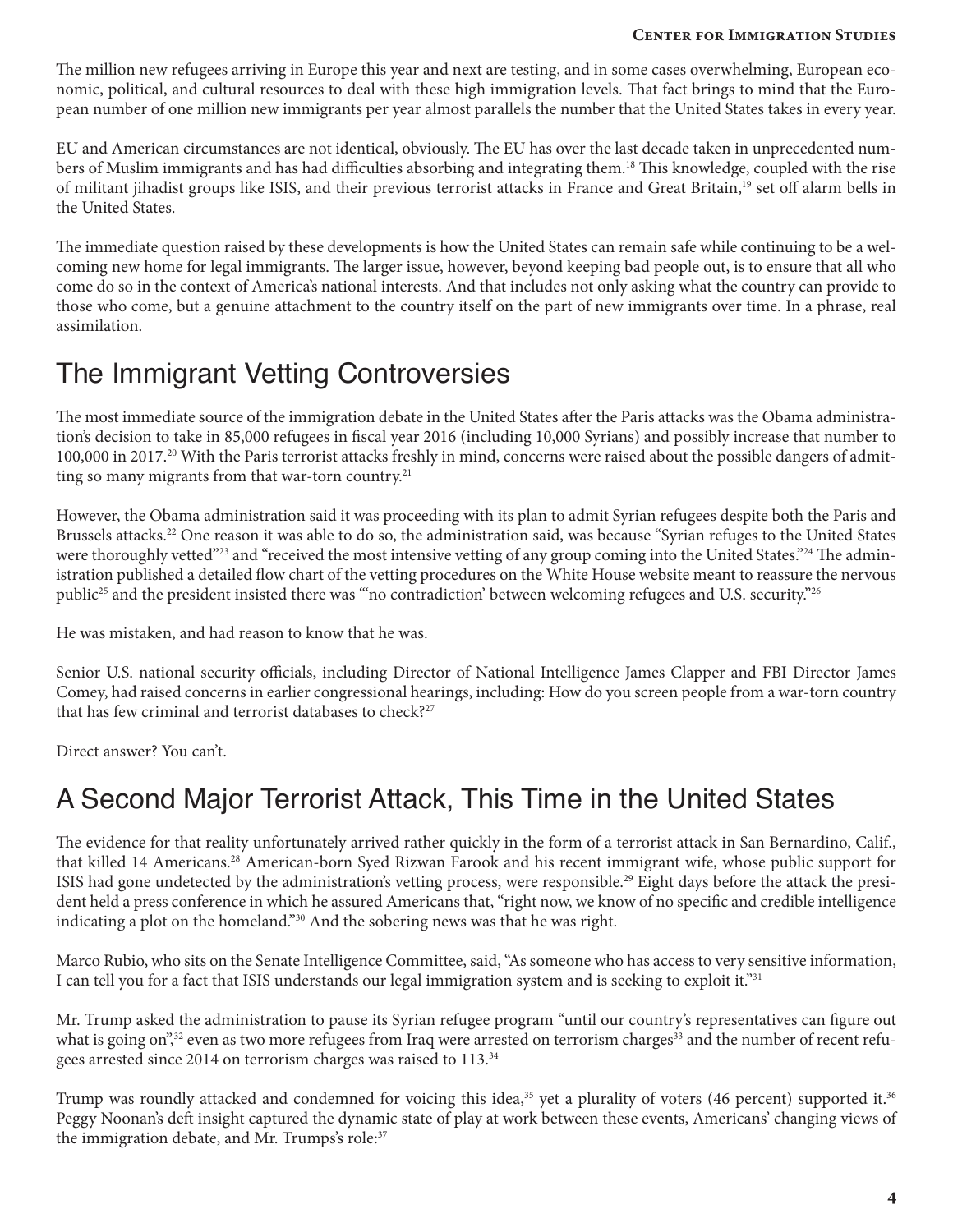*He changed the debate when he asked for a pause in Muslim immigration until America "can figure out what's going on.*" In the age of terror, that looked suspiciously like common sense. Americans do not want America to become what *Europe is becoming.*

And what is Europe becoming? A place where assimilation is failing.

### The Risk of Taking Assimilation for Granted

Americans tend to take immigrant assimilation as a given, and they shouldn't. The political philosopher Michael Walzer warned about "the new tribalism" sweeping some parts of Europe when he published his book, *What It Means to Be an*  American, and tried to explain why that had not happened here yet.<sup>38</sup> He concluded that formerly "outsiders" had wanted to become part of the established community and that community, over time, negotiated an inclusion agreement in good faith. Note that central to the success of that effort was the outside group's wish to become part of the established community, not a group apart. And in order to do so, the outsiders were willing to accept, within reason, the basic cultural and premises of the established community.

No more.

Peter Salins's seminal book, *Assimilation, American Style,* was written because he feared that "Americans no longer appreciate the value of assimilation as an indispensable means of integrating America's immigrants and unifying its ethnically diverse population."39 His worry was that "ethnic federalism" was "antiassimilationist to its core", and that it explicitly rejected "the notion of a transcendent American identity".<sup>40</sup> His was a worry echoed by liberal historian Arthur Schlesinger, Jr.<sup>41</sup> David Hollinger, inquiring into what a "post-ethnic America" might look like warned against the invidious efforts of the "racial ethnic pentagon" to divide Americans against each other on the basis of their skin color and ethnicity.42

The apogee of this my-ethnic-group-first-and-foremost mentality is well captured by U.S. Rep. Luis Gutierrez's (D-Ill.) comment that, "I have only one loyalty and that's to the [Hispanic] immigrant community."<sup>43</sup> Such sentiments result in efforts to make the concerns and preferences of "my group" paramount. From this perspective, any identification with a primarily American identity is a case of false consciousness.

#### The New Assimilation: Earnings, Not Emotional Attachment

The debate about assimilation and the importance of embracing a primarily American identity rather than a primarily ethnic or racial one has all but disappeared from immigration discussions. Instead, the focus is now on the question: How quickly are the children and grandchildren of immigrants surpassing their forebears, and how well do all these groups match up against their American counterparts. The more these immigrants tend to resemble their American counterparts, the more successful assimilation is deemed to have occurred.

A recent major study of immigrant assimilation makes this point explicitly: "The panel defines integration as the process by which immigrant groups and host societies resemble each other."<sup>44</sup> They then spell this out more explicitly (emphasis added):

*The process of integration depends upon the participation of immigrants and their descendants in major social institutions such as schools and the labor market, as well as their social acceptance by other Americans.* Greater integration implies movement toward parity of critical life opportunities with the native-born American majority. Integration may make immigrants and their children better off *and in a better position to fully contribute to their communities,*  which is no doubt a major objective for the immigrants themselves. If immigrants come to the United States with very little education and become more like native-born Americans by getting more education, they are considered more integrated*.*

Thus, from this view assimilation is primarily measured by gains in such tangible economic assets as educational levels, English language levels, median income, home ownership,<sup>45</sup> and naturalization. However, all of these new indicators, including political incorporation,46 are *instrumental*. They measure how much of what immigrants coming here for "a better life" were able to achieve. As such, they are all measures of how much immigrants satisfied their self-interest in coming here.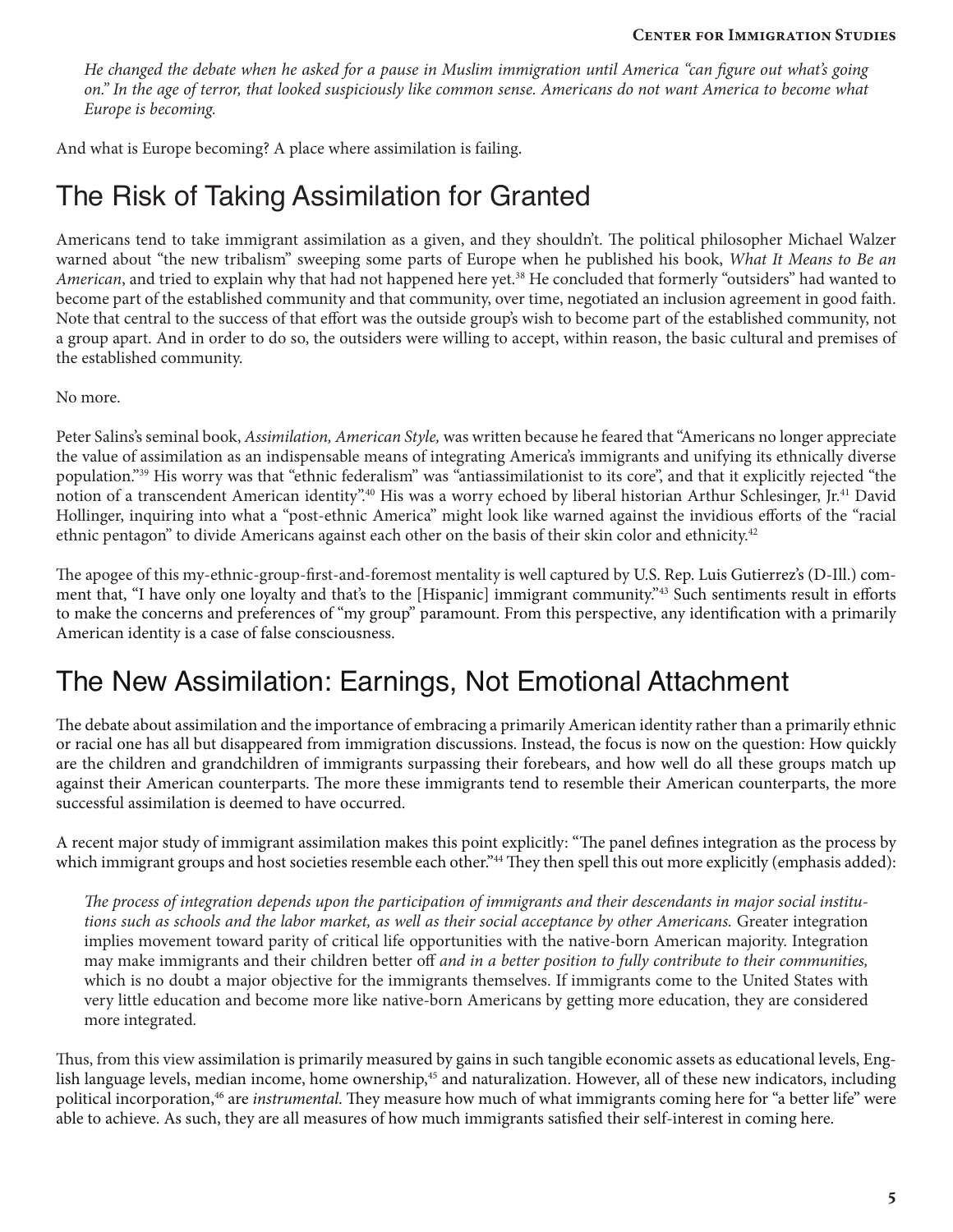Yet, they almost wholly neglect the long-term emotional attachment of new immigrants to the country, beyond the understandable self-interest that was the motivation for their immigration in the first place. Indeed a Pew poll found that 74 percent of immigrants in its sample said that economic opportunities "are the immigrant's main reason for coming to the United States."47

And it is here that the new debates about whether assimilation is working are fought out.

The argument is now made that the Swedes, Italians, Irish, Chinese, and others were all once thought to be questionable candidates for becoming Americans, yet over time they did. Assimilation boosters say that new immigrants, too, will take that path and tout evidence that, to some degree, it is happening.

According to Pew (emphasis added),<sup>48</sup>

*Second-generation Americans — the 20 million adult U.S.-born children of immigrants — are substantially better off than immigrants themselves on key measures of socioeconomic attainment, according to a new Pew Research Center analysis of U.S. Census Bureau data. They have higher incomes; more are college graduates and homeowners; and fewer live in poverty*. In all of these measures, their characteristics resemble those of the full U.S. adult population*.*

It is therefore, in the view of some, not too early to declare that Hispanics are the new Italians,<sup>49</sup> "following the path of earlier *immigrants."*<sup>50</sup> According to one immigration and Hispanic assimilation booster*,* "There's never been a greater quantity of expert and timely quantitative research that shows immigrants are still assimilating."<sup>51</sup>

Are there any worries about Hispanic assimilation? Sure:<sup>52</sup>

*To be an impoverished immigrant who does not speak English and has few labor-market skills is not easy. Over time, the specific challenges — legal, cultural and educational — have changed. Yet the core parts of the story have not*, including its trajectory*.* (Emphasis added.)

It turns out though that it makes quite a difference just whose trajectory you are discussing.

## What, Me Worry?

Those trends may be going in what the new assimilationists see as the right direction for some, but they are by no means doing so for all.53 Educational gaps? Less labor scarcity? Fewer unskilled jobs for lower educated immigrants? Less literacy? An 80 percent increase in limited-English-proficiency immigrants from 1990 to 2013?<sup>54</sup>

Fewer marketable skills in our immigrant populations? The expansion, not the decline, of ethnic enclaves?<sup>55</sup> Massive ethnic replenishment that dampens marriage outside one's group, which fosters assimilation?<sup>56</sup> More welfare use?<sup>57</sup> More poverty?<sup>58</sup> More out-of-wedlock births? Low high school graduation rates? Higher arrest rates? Higher incarceration rates?

No worries. While there are troublesome signs, the trends — for some — are going in the right direction. And therein lies another issue.

The massive influx of legal immigrants and illegal aliens, coupled with the addition of enormous numbers of guestworkers and other "non-immigrants" who stay in the United States, makes it very easy to find trends — many trends — and depending on what and how you count, they can arrive at the conclusion that motivated your search.

If you ask the straightforward question: Are Hispanic immigrant drop out rates getting higher<sup>59</sup> or lower,<sup>60</sup> the correct answer would have to be "it depends." It depends on the size and nature of samples being compared, the years being compared, the subgroups being compared and their characteristics, and the causal elements being taken into account. It also matters why you are asking and what you hope to do with the information.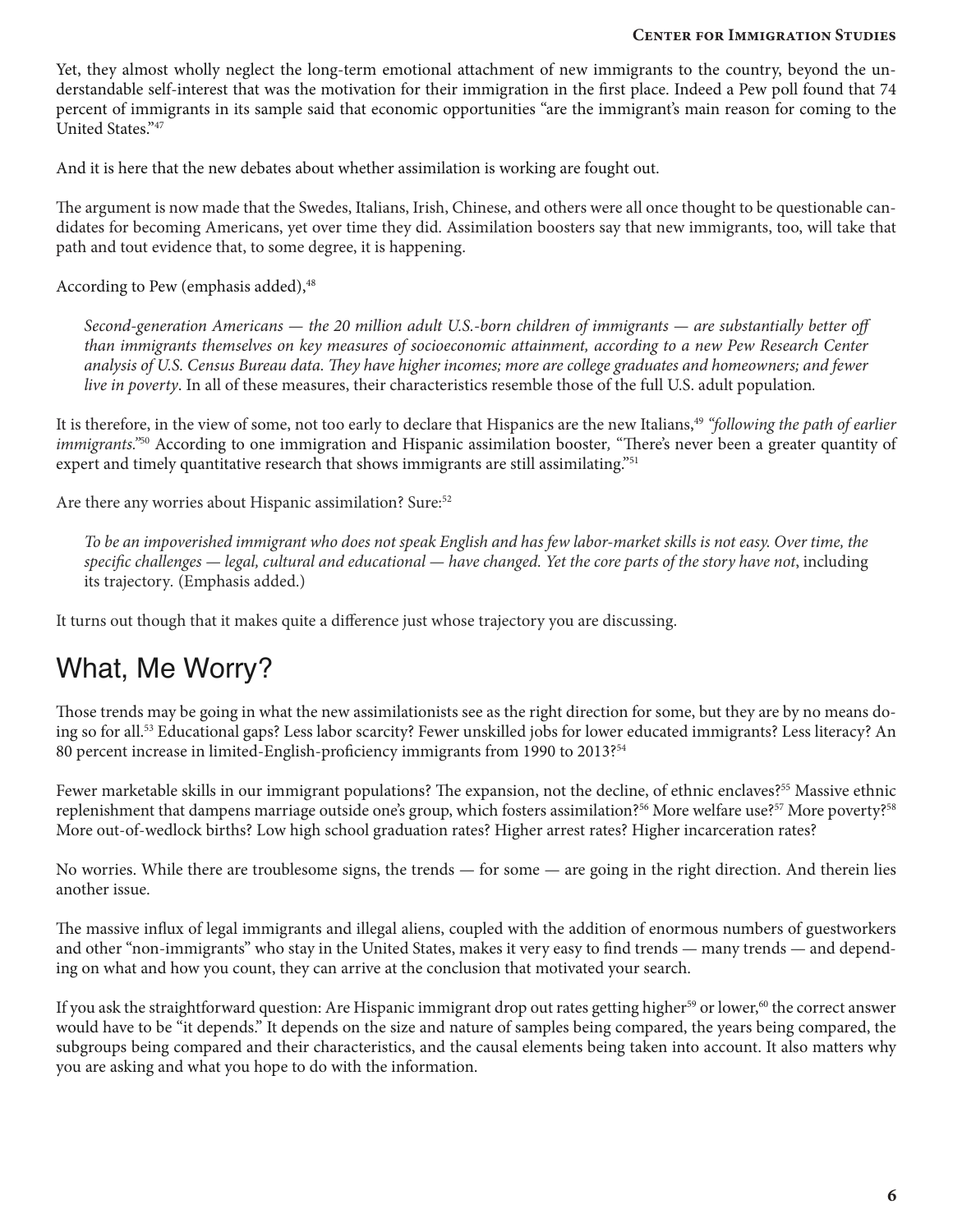### Assimilation Numbers that Don't Speak for Themselves

Assimilation numbers, as noted above, regardless of the study in which they appear, don't speak for themselves. One reason is not the scarcity of those numbers, but their abundance.

This country has experienced a massive amount of immigration, both legal and illegal, since the Immigration Reform and Control Act of 1986 was passed. That number — 26,533,084 legal immigrants in a 27-year period — averages 982,706 new legal immigrants every year. Add to that a midpoint figure between 11 and 12 million illegal immigrants, and those numbers rise to 38,033,084 million or 1,408,632 every year for almost three straight decades.

It is now clear that these figures are a substantial underestimation. Recent revelations from DHS acknowledge that basically the United States "Doesn't Know How Many Foreign Visitors Overstay Visas".<sup>61</sup> In response to congressional pressure, DHS released an entry/overstay report for the year 2015 and said that 482,781 persons were believed to have overstayed their visas.<sup>62</sup> The word "believed" is used because DHS, in spite of mandates and efforts stretching back more than decade, still has not developed an effective entry/exit system.<sup>63</sup>

Moreover, those gaining entry with non-immigrant status, like students and guestworkers, by themselves add millions more to American immigration totals. Indeed, between 2000 and 2013, the federal government issued over 10 million visas for foreign workers. That number almost equals the number of legal immigrants, 13,435,726, admitted during that period. And there were the 5.5 million work permits issued to non-citizens outside of the numerical frameworks established by Congress.

The net result of those enormous, hard-to-fully-appreciate-or-comprehend numbers is that there are literally thousands of immigration trends actively unfolding in the county at any one time. This makes it difficult to distinguish the exceptions from the rule and whether the exceptions are sufficiently important to merit our attention and worry.

All of these elements make it extremely difficult to settle immigration debates by strictly referring to single studies, even good ones, as advocates often do, or even multiple studies, as scholars attempt to do. The most any such studies can do is inform, though not resolve the issues at hand. That is one reason why it is difficult, at best, to determine the level of the illegal population and whether it is going up, down, or remaining the same.<sup>64</sup>

Or consider the issue of immigrant crime. One of the most detailed analyses of the various studies and numbers available concludes:<sup>65</sup>

*Some opinion surveys show that the public thinks immigrants overall or illegal aliens in particular have high rates of crime. On the other hand, a number of academic researchers and journalists have argued that immigrants have low rates of crime. In our view, poor data quality and conflicting evidence mean that neither of these views is well supported. Given the limitations of the data available, it is simply not possible to draw a clear conclusion about immigrants and crime.*

And this brings us a central point about the new arguments about assimilation. They are, for many advocates, essentially political, not empirical arguments. The basic motive of these arguments is as much about immigration levels as they are about assimilation.

Ross Douthat's important insight about the 2013 Senate immigration bill holds true today:<sup>66</sup>

*The bill has been written this way because America's leadership class, Republicans as well as Democrats, assumes that continued mass immigration is exactly what our economy needs. As America struggles to adapt to an aging population, the bill's supporters argue, immigrants offer youth, vitality and tax dollars. As we try to escape economic stagnation, mass immigration promises an extra shot of growth.*

The presumption that immigrants are a net economic benefit for the county and that therefore more immigration is better is precisely one of the pieces of conventional wisdom that are getting a new hearing in this election season.

The unexpected arrival of a million new refugees in Europe, with the prospects of a million more arriving in 2016, set off alarm bells thought the EU. The epicenter of this debate was Germany, which had opened its doors to all entering migrants without conditions or limits. The ugly sexual attacks on New Year's Eve in Cologne and other German cities touched off a fire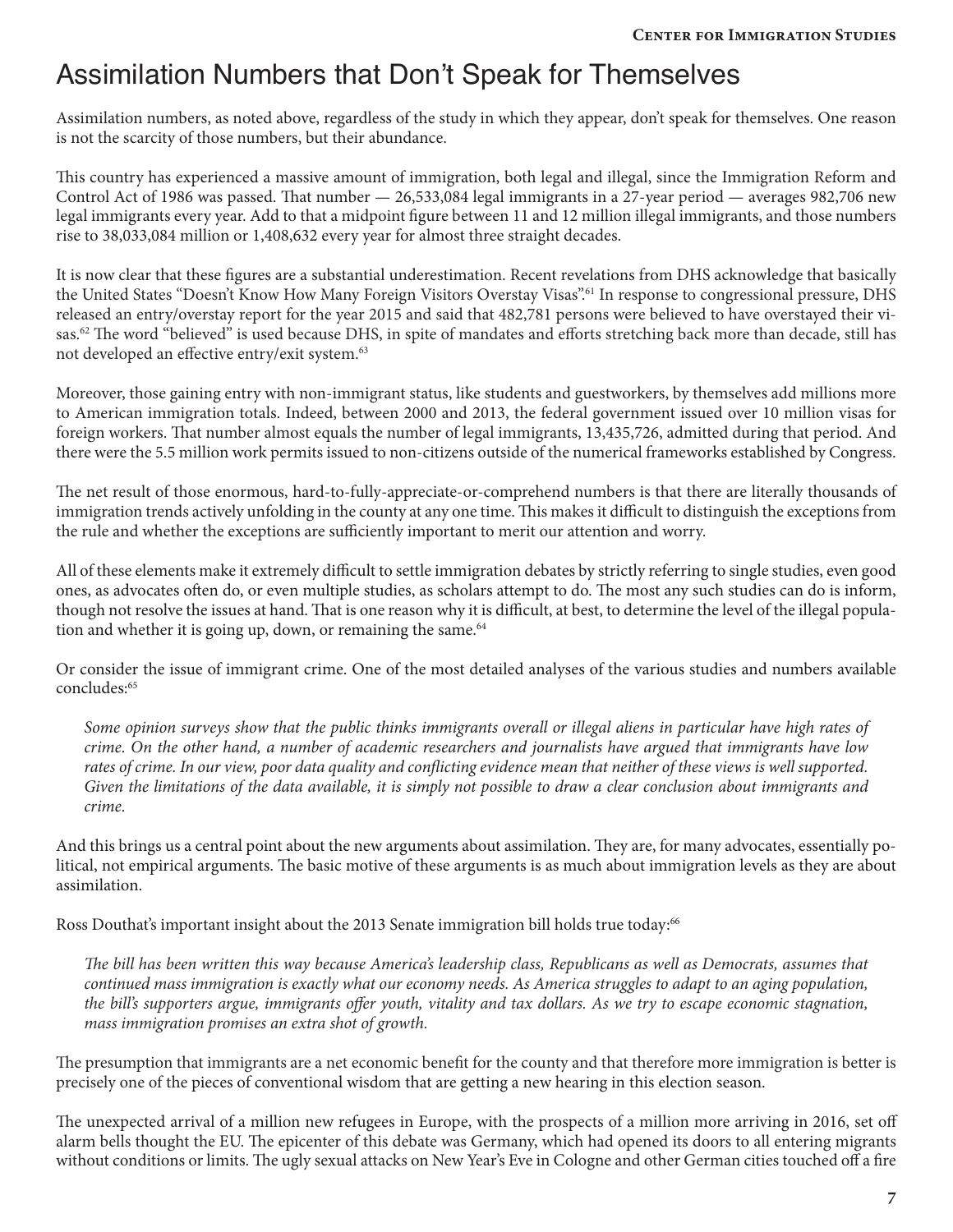#### **Center for Immigration Studies**

storm of anger and anguish.<sup>67</sup> Not surprisingly as a result for those attacks, "debate intensified over whether the country had made a mistake in opening its doors last year to more than a million migrants."68

The United States has not had such a singular, dramatic, powerful one-two punch to its immigration assumptions. Instead there has had a rising sense of unease about the nature of immigration, its levels, and its effect on the country. By and large this has been a silent debate, conducted quietly and outside of the "mainstream".

Why? Not because the questions are unreasonable or illegitimate. They are entirely appropriate:

- How many immigrants are a sustainable number?
- What kinds of immigrants should we seek?
- How can we best help new immigrants to become emotionally, and not just financially, attached to this country?
- And how can we keep illegal immigration from being a continuing source of civic distress?

No, the reason for the decades-long disgruntled whispers, rather than a robust and necessary civic debate, is well captured by Ben Carson's observation in his immigration plan: "Common sense solutions to [immigration] are regularly branded as racist, xenophobic, and mean spirited" and certainly "outside of the mainstream".69 But of course the only reason they are "outside" is that the guardians of immigration policy's "conventional wisdom" stifle whatever discussion doesn't fit their preferred narrative.

And they had been successful in doing so, until this election cycle.

#### **Next: The Collapse of Public Trust and the Chance for Real Immigration Reform**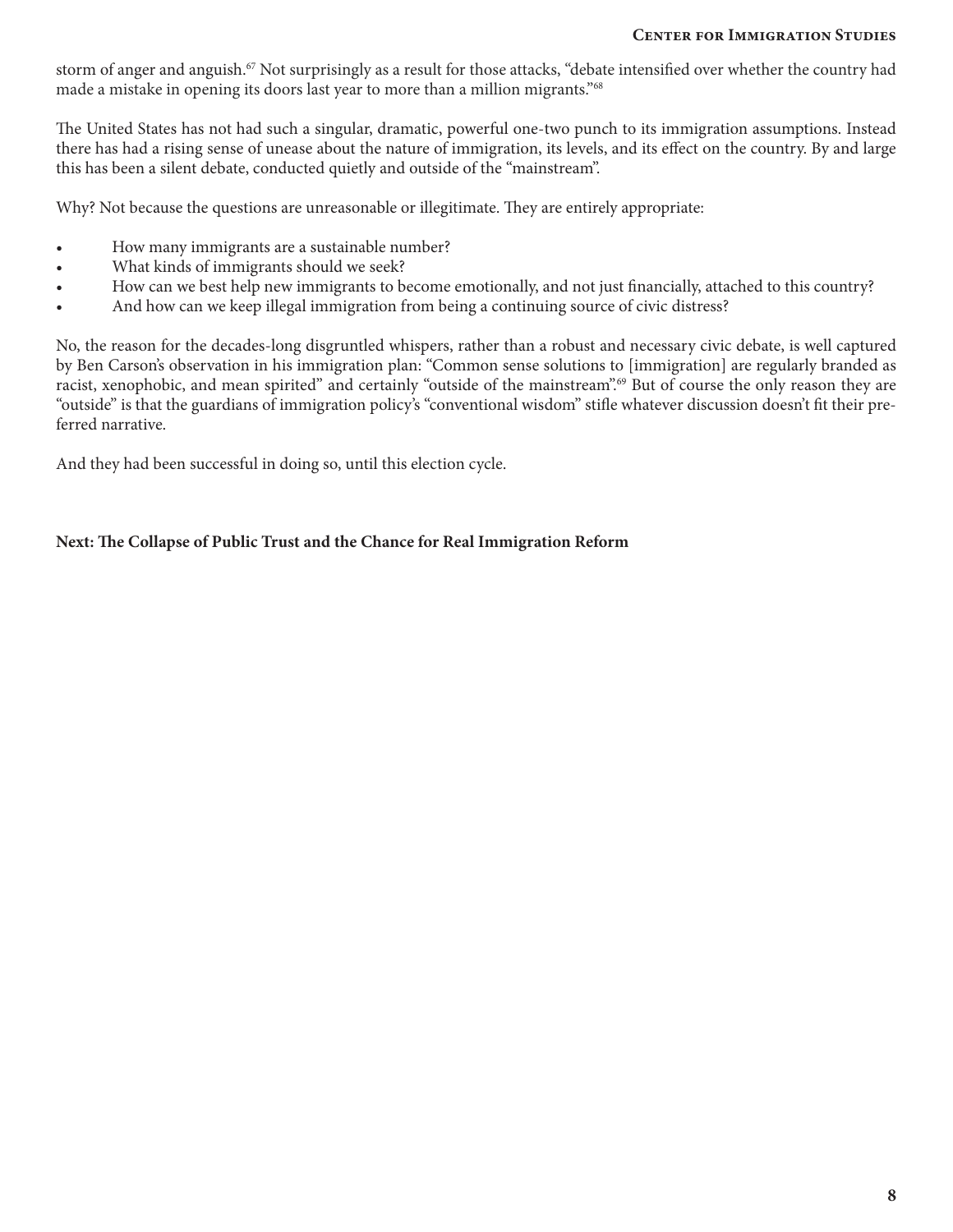## End Notes

<sup>1</sup> ["Budget Deficit Slips as Public Priority",](http://www.people-press.org/2016/01/22/budget-deficit-slips-as-public-priority/) Pew Research Center, January 22, 2016. pp. 4,5.

<sup>2</sup> Bill Barrow and Emily Swanson, <u>["AP Poll: Public Doubts Government's Problem-Solving Ability"](http://bigstory.ap.org/article/8d06764f48394852bdcd0a6a316cc018/ap-poll-public-doubts-governments-problem-solving-ability),</u> ABC News, January 25, 2016. The poll itself can be found [here.](http://www.apnorc.org/PDFs/American%20Priorities/2016-01%20Priorties%20Report.pdf)

<sup>3</sup> Cindy Saine, <u>["Immigration Takes Center Stage in 2016 Presidential Campaign"](http://www.voanews.com/content/immigration-center-stage-presidential-campaign/3167249.html),</u> Voice of America, January 28, 2016

4 Alan Rappeport, ["Donald Trump, Challenging Political Correctness, Strikes a Chord"](http://www.nytimes.com/politics/first-draft/2016/01/22/donald-trump-challenging-political-correctness-strikes-a-chord/), *The New York Times*, January 22, 2016.

<sup>5</sup> Daniel Henninger, <u>"Revolt of the Politically Incorrect"</u>, *Wall Street Journal*, January 6, 2016.

6 Mark Krikorian, ["Immigration Is a Deal-Breaker — No to Rubio 2016"](http://www.nationalreview.com/article/430926/marco-rubio-immigration-wrong-2016), *National Review*, February 8, 2016.

<sup>7</sup> Stanley Renshon, <u>["Breaking Immigration Policy's Spiral of Silence"](http://cis.org/renshon/spiral-of-silence),</u> Center for Immigration Studies, August 25, 2010.

<sup>8</sup> Matthew Continetti, <u>["The Populist Earthquake"](http://freebeacon.com/columns/the-populist-earthquake/),</u> Washington Free Beacon, February 9, 2016.

<sup>9</sup> Douglass E. Schoen, <u>["Trump and Sanders win: We are witnessing a full scale revolt, America",](http://www.foxnews.com/opinion/2016/02/09/trump-and-sanders-win-in-nh-trump-and-sanders-win-are-witnessing-full-scale-revolt-america.html) Fox News, February 9, 2016.</u>

<sup>10</sup> Elisabeth Noelle-Neumann, *[The Spiral of Silence: 2nd edition,](http://www.amazon.com/exec/obidos/ASIN/0226589366/centerforimmigra)* Chicago: University of Chicago Press, 1993. For an updated version of this theory see Timur Kuran, *[Private Truths, Public Lies](http://www.amazon.com/exec/obidos/ASIN/0674707583/centerforimmigra)*, Cambridge, Mass.: Harvard University Press, 1998.

<sup>11</sup> *Cf.,* "German Development Minister Gerd Müller warns of major refugee movements — eight to ten million people in the region Syria and Iraq are still on the road." in ["Only ten percent of the escape shaft reached \[Google translation\]"](http://www.welt.de/politik/deutschland/article150814404/Erst-zehn-Prozent-der-Fluchtwelle-angekommen.html), *De Welt*, January 10, 2016.

12 Adam Nossiter and Rick Gladstone, ["Paris Attacks Kill More Than 100, Police Say; Border Controls Tightened"](http://www.nytimes.com/2015/11/14/world/europe/paris-shooting-attacks.html), *The New York Times*, November 13, 2015.

13 Alison Smale and Rick Lyman, ["Attacker's Possible Link to Migrant Trail Heightens Security Fears"](http://www.nytimes.com/2015/11/15/world/europe/attackers-possible-link-to-migrant-trail-heightens-security-fears.html), *The New York Times*, November 14, 2105.

<sup>14</sup> Kimiko De Freytas-Tamura and Milan Schreuer, ["Belgian Minister Says Government Lacks Control Over Neighborhood](http://www.nytimes.com/live/paris-attacks-live-updates/belgium-doesnt-have-control-over-molenbeek-interior-minister-says/) [Linked to Terror Plots"](http://www.nytimes.com/live/paris-attacks-live-updates/belgium-doesnt-have-control-over-molenbeek-interior-minister-says/), *The New York Times*, November 15, 2015

<sup>15</sup> ["Migrant crisis: One million enter Europe in 2015"](http://www.bbc.com/news/world-europe-35158769), BBC, December 22, 2015.

<sup>16</sup> Bruno Waterfield, David Charter, and Francis Elliot, "[EU buckles as Merkel's migrants hit 1 million",](http://www.thetimes.co.uk/tto/news/world/europe/article4637155.ece) *The Times Europe*, December 2015

<sup>17</sup> ["Europe refugee crisis: EU says 3 million more migrants could arrive by end of 2016",](http://www.cbc.ca/news/world/europe-eu-migrants-1.3305088) Associated Press, November 5, 2105; Misha Savic, "Europe Faces Another Million Refugees This Year, UN Report Says," *Bloomberg News*, January 27, 2016.

<sup>18</sup> Christopher Caldwell, *[Reflections on the Revolution in Europe: Immigration, Islam, and the West](http://www.amazon.com/exec/obidos/ASIN/0385518269/centerforimmigra)*, New York: Doubleday, 2015.

19 Kenan Malik, ["Terrorism has come about in assimilationist France and also in multicultural Britain. Why is that?",](http://www.theguardian.com/commentisfree/2015/nov/15/multiculturalism-assimilation-britain-france) *The Guardian*, November 14, 2015.

<sup>20</sup> Ken Dilanian, ["John Kerry: U.S. to Accept 85,000 Refugees in 2016, 100,000 in 2017"](http://bigstory.ap.org/article/35632cd13de1432fb0a6f3b3e491f7f4/kerry-us-accept-85000-refugees-2016-100000-2017), Associated Press, September 20, 2015.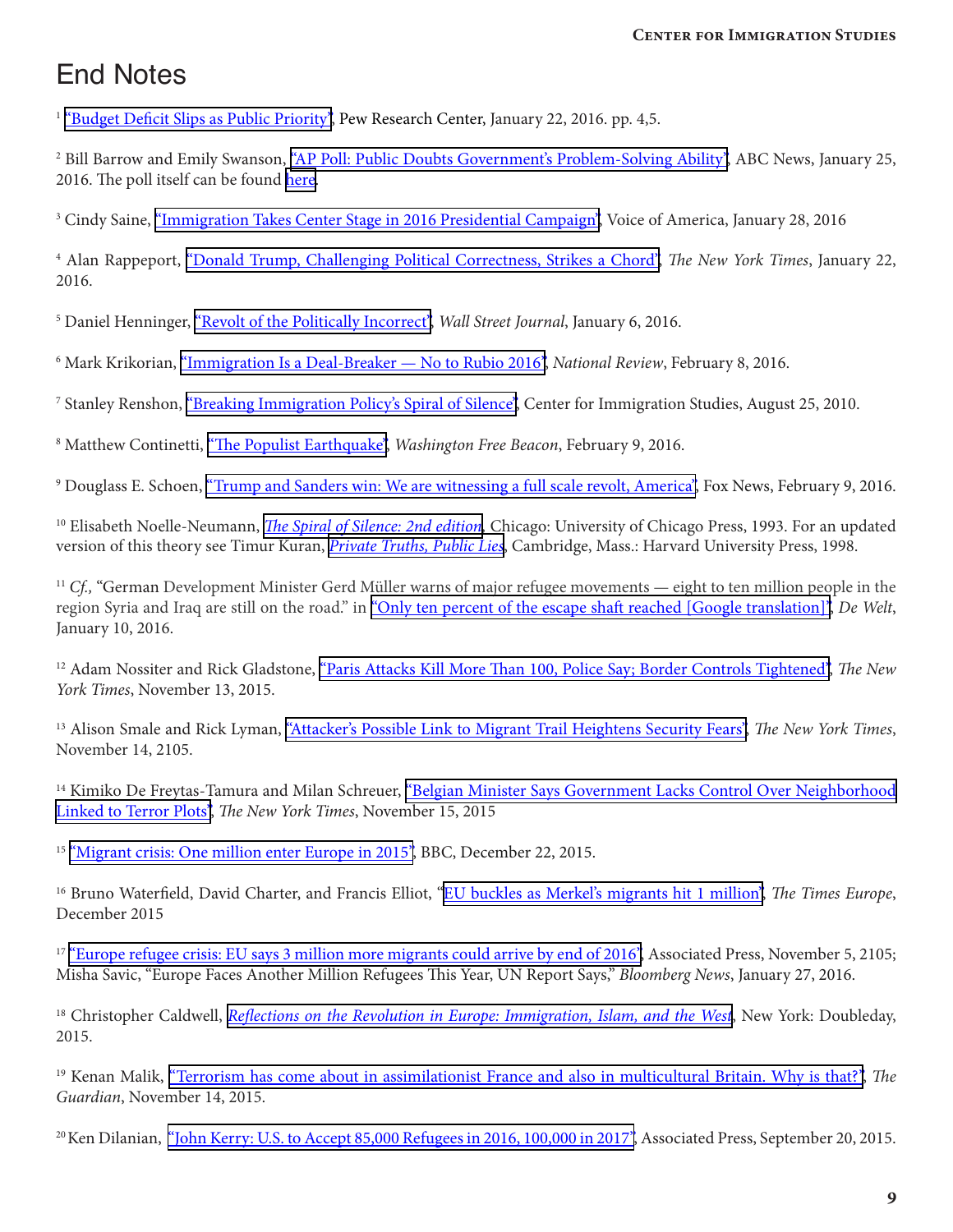<sup>21</sup> Justin Fishel and Mike Levin, ["US Officials Admit Concern Over Syrian Refugee Effort"](http://abcnews.go.com/International/officials-fear-syrian-refugees-pose-threat-us/story?id=28930114), ABC News, February 12, 2015.

<sup>22</sup> Bradford Richardson, <u>"Obama adviser: Refugee plan proceeding despite Paris attacks"</u>, *The Hill*, November 15, 2015..

23 Tracy Jan, ["Syrian refugees in US are thoroughly vetted, John Kerry Says",](https://www.bostonglobe.com/news/politics/2015/11/23/john-kerry-outlines-syrian-refugee-vetting-procedures-letter-charlie-baker-and-other-governors/uEMgaj4nzGY0DDjYL8a2uK/story.html) *Boston Globe*, November 23, 2015.

24 Alex Altman, ["This Is How the Syrian Refugee Screening Process Works"](http://time.com/4116619/syrian-refugees-screening-process/), *Time*, November 17, 2015

<sup>25</sup> Amy Pope, ["Infographic: The Screening Process for Refugee Entry into the United States",](https://www.whitehouse.gov/blog/2015/11/20/infographic-screening-process-refugee-entry-united-states) The White House, November 20, 2104.

26 David Nakamura, ["Obama: 'No contradiction' between welcoming refugees and U.S. security"](https://www.washingtonpost.com/politics/obama-no-contradiction-between-welcoming-refugees-and-us-security/2015/11/21/2a3f1486-900c-11e5-ae1f-af46b7df8483_story.html), *The Washington Post*, November 21, 2015.

27 Jerry Markon, ["Senior Obama officials have warned of challenges in screening refugees from Syria",](https://www.washingtonpost.com/news/federal-eye/wp/2015/11/17/senior-obama-officials-have-warned-of-challenges-in-screening-refugees-from-syria/) *The Washington Post* November 17, 2015.

28 Michael S. Schmidt, ["F.B.I. Treating Attack in San Bernardino as Terrorism",](http://www.nytimes.com/2015/12/05/us/tashfeen-malik-islamic-state.html) *The New York Times*, December 4, 2015.

29 Matt Apuzzo, Michael S. Schmidt and Julia Preston, ["U.S. Visa Process Missed San Bernardino Wife's Online Zealotry](http://www.nytimes.com/2015/12/13/us/san-bernardino-attacks-us-visa-process-tashfeen-maliks-remarks-on-social-media-about-jihad-were-missed.html)", *The New York Times*, December 12, 2015.

<sup>30</sup> ["Remarks by the President After Meeting with National Security Team",](https://www.whitehouse.gov/the-press-office/2015/11/25/remarks-president-after-meeting-national-security-team) The White House, November 25, 2015. See also Peter Baker, ["Obama Seeks to Reassure Skeptical Public on ISIS Fight"](http://www.nytimes.com/2015/11/26/us/politics/obama-terrorism-response-paris-attacks-thanksgiving-america-safety.html)*, The New York Times,* November 25, 2015

<sup>31</sup> Rubio quoted in Sahil Kapur, ["Rubio Toughens Immigration Stance by Invoking Terrorism Fears"](http://www.bloomberg.com/politics/articles/2016-01-08/marco-rubio-toughens-immigration-stance-by-invoking-terrorism-fears), Bloomberg, January 8, 2016.

<sup>32</sup> Tessa Berenson, ["Donald Trump Calls For 'Complete Shutdown' of Muslim Entry to U.S."](http://time.com/4139476/donald-trump-shutdown-muslim-immigration/), *Time*, December 7, 2015.

33 Adam Goldman, ["Two refugees from Iraq living in U.S. arrested on terrorism-related charges",](https://www.washingtonpost.com/news/post-nation/wp/2016/01/07/two-refugees-from-iraq-living-in-u-s-arrested-on-terrorism-related-charges/) *The Washington Post*, January 7, 2016.

34 Adam Kredo, ["Disclosure: Another 41 Foreign-Born Individuals Snagged On Terror Charges"](http://freebeacon.com/national-security/disclosure-another-41-foreign-born-individuals-snagged-on-terror-charges/), *Washington Free Beacon*, January 8, 2016.

35 Maggie Haberman, ["Donald Trump Deflects Withering Fire on Muslim Plan",](http://www.nytimes.com/2015/12/09/us/politics/donald-trump-muslims.html) *The New York Times*, December 8, 2015.

<sup>36</sup> The question is worded as follows: "Do you favor or oppose a temporary ban on all Muslims entering the United States until the federal government improves its ability to screen out potential terrorists from coming here?" See, ["Voters Like Trump's](http://www.rasmussenreports.com/public_content/politics/current_events/immigration/december_2015/voters_like_trump_s_proposed_muslim_ban)  [Proposed Muslim Ban",](http://www.rasmussenreports.com/public_content/politics/current_events/immigration/december_2015/voters_like_trump_s_proposed_muslim_ban) Rasmussen, December 10, 2015.

<sup>37</sup> Peggy Noonan, ["The GOP Establishment's Civil War"](http://www.wsj.com/articles/the-gop-establishments-civil-war-1452212775), *Wall, Street Journal*, January 8, 2016.

38 Michael Walzer, *[What It Means to Be an American](http://www.amazon.com/exec/obidos/ASIN/1568860250/centerforimmigra)*, New York: Marsillo, 1996, p. 5.

39 Peter Salins, *[Assimilation, American Style](http://www.amazon.com/exec/obidos/ASIN/0465098177/centerforimmigra)*, New York: Basic Books. 1997, Preface.

<sup>40</sup> *Ibid*., p. 11.

41 Arthur Schlesinger, Jr., *[The Disuniting of America: Reflections on a Multicultural Society \(Revised and Enlarged Edition\)](http://www.amazon.com/exec/obidos/ASIN/0393318540/centerforimmigra),*  New York: Norton, 1998*.* 

42 David Hollinger, *[Postethnic America: Beyond Multiculturalism](http://www.amazon.com/exec/obidos/ASIN/0465030653/centerforimmigra)*, New York: Basic Books, 2006, pp. 19-50.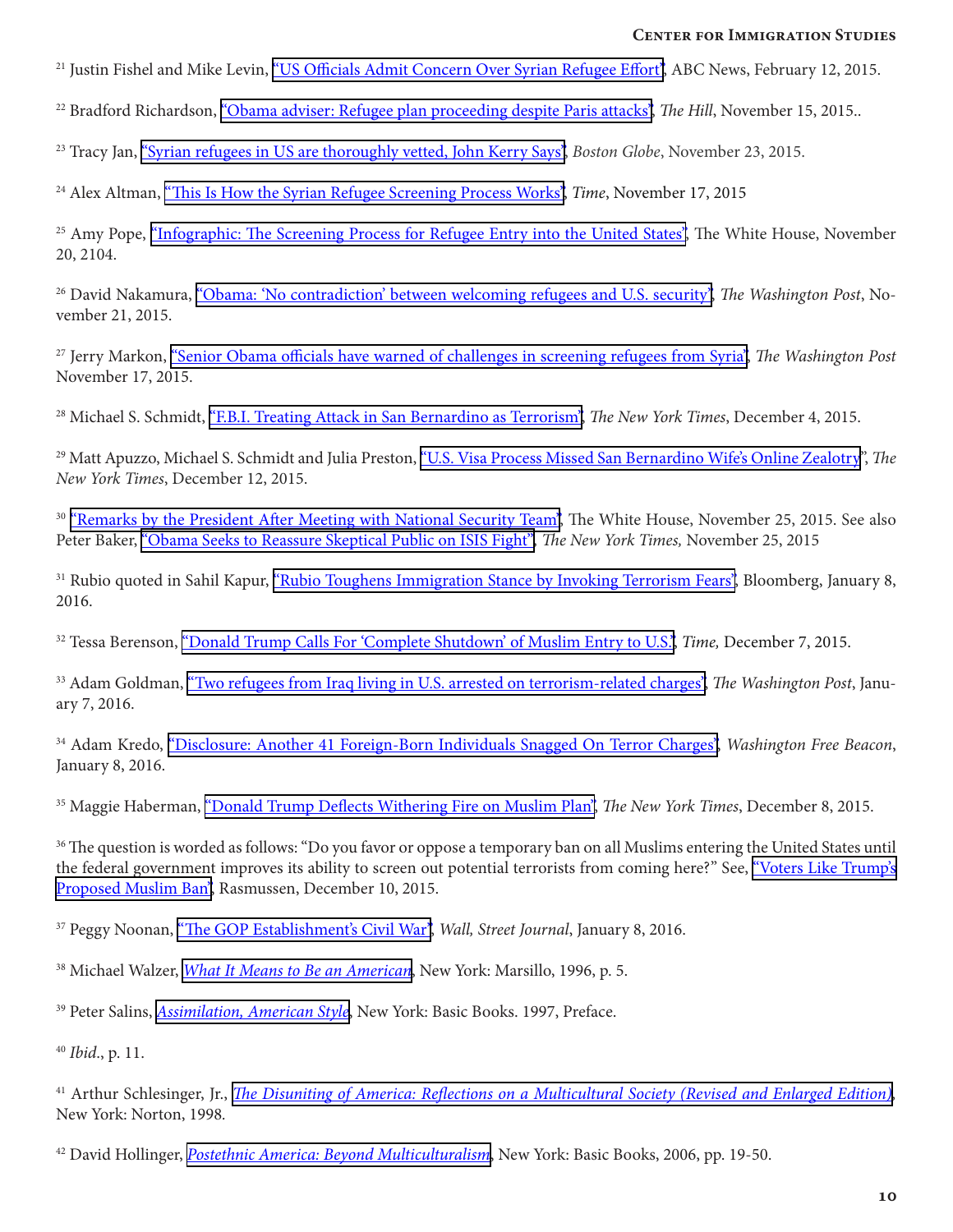<sup>43</sup> Quoted in Arian Campo-Flores, ["Pushing Obama on Immigration Reform"](http://www.newsweek.com/pushing-obama-immigration-reform-70093), *Newsweek*, November 29, 2010.

<sup>44</sup> Mary C. Waters and Marisa Gerstein Pineau (eds.), *[The Integration of Immigrants into American Society](http://www.nap.edu/catalog/21746/the-integration-of-immigrants-into-american-society)*, Washington, D.C.: The National Academies Press, 2015, pp. 14-15.

<sup>45</sup> *Cf.*, "But it is immigrants' success in becoming homeowners — often overlooked in immigration debates — that is the truest mark of their desire to adopt America as home." See Dowell Myers, ["The Next Immigration Challenge"](http://www.nytimes.com/2012/01/12/opinion/the-next-immigration-challenge.html), *The New York Times*, January 12, 2012.

<sup>46</sup> *Cf.,* "Immigrants provide myriad reasons for acquiring U.S. citizenship, including the desire to secure civil and legal rights, to travel on a U.S. passport, to access social benefits or economic opportunities, or to sponsor overseas family members to come to the United States." Waters and Pineau (eds.), *[The Integration of Immigrants into American Society](http://www.nap.edu/catalog/21746/the-integration-of-immigrants-into-american-society)*, Section 4, p. 7. This is almost word-for-word the exact same description that the authors give of the benefits of citizenship in Section 4, p. 5.

<sup>47</sup> ["Modern Immigration Wave brings 59 million to the U.S., Driving Population Growth and Change through 2065: Views of](http://www.pewhispanic.org/2015/09/28/modern-immigration-wave-brings-59-million-to-u-s-driving-population-growth-and-change-through-2065/) [immigrant's impact on U.S. Society Mixed"](http://www.pewhispanic.org/2015/09/28/modern-immigration-wave-brings-59-million-to-u-s-driving-population-growth-and-change-through-2065/), Pew Research Center, September 28, 2105, p. 59.

<sup>48</sup> ["Second-Generation Americans: A Portrait of the Adult Children of Immigrants",](http://www.pewsocialtrends.org/2013/02/07/second-generation-americans/) Pew Research Center, February 7, 2013, p. 7.

49 David Leonhardt, ["Hispanics, the New Italians",](http://www.nytimes.com/2013/04/21/sunday-review/hispanics-the-new-italians.html) *The New York Times*, April 21, 2013.

50 Review and Outlook, ["America's Assimilating Hispanics",](http://www.wsj.com/articles/SB10001424127887324787004578495393859698964) *Wall Street Journal*, June 17, 2013. (Emphasis added)

- <sup>51</sup> Alex Nowrasteh, ["The Great Assimilation Scare"](http://www.cato.org/blog/great-assimilation-scare), CATO Institute, January 19, 2106
- 52 Leonhardt, ["Hispanics, the New Italians"](http://www.nytimes.com/2013/04/21/sunday-review/hispanics-the-new-italians.html).

<sup>53</sup> Reihan Salam, ["The Melting Pot Is Broken"](http://www.slate.com/articles/news_and_politics/politics/2014/10/american_melting_pot_how_slowing_down_immigration_could_help_us_build_a.html), *Slate*, October 31, 2014.

<sup>54</sup> Jie Zong and Jeanne Batalova, ["The limited Proficiency Population of the United States",](http://www.migrationpolicy.org/article/limited-english-proficient-population-united-states) Migration Policy Institute, July 8, 2015.

<sup>55</sup> Edward Telles and Vilma Ortiz, *[Generations of Exclusion: Mexican-Americans, Assimilation, and Race](http://www.amazon.com/exec/obidos/ASIN/0871548496/centerforimmigra)*, New York: Russell Sage, 2009. They write, "Assimilation in terms of social exposure is so slow that even in the fourth generation most Mexican-Americans continue to have Mexican-origin spouses, live in mostly Mexican neighborhoods, and have mostly Mexicanorigin friends."

<sup>56</sup> Tomás Jiménez, *Replenished Ethnicity: Mexican Americans, Immigration, and Identity*, Berkeley and Los Angles, Calif.:University of California Press, 2009.

57 Steven A. Camarota, ["Welfare Use by Immigrant and Native Households"](http://cis.org/Welfare-Use-Immigrant-Native-Households), Center for Immigration Studies, September, 2015.

58 This question and the three that follow are drawn from Heather MacDonald, ["Seeing Today's Immigrants Straight",](http://www.city-journal.org/html/seeing-today%E2%80%99s-immigrants-straight-12947.html) *City Journal,* Summer 2006.

59 Teles and Ortiz, *Generations of Exclusion.*

60 Richard Fry and Paul Taylor, ["Hispanic High School Graduates Pass Whites in Rate of College Enrollment"](http://www.pewhispanic.org/2013/05/09/hispanic-high-school-graduates-pass-whites-in-rate-of-college-enrollment/), Pew Research Center, May 9, 2013.

61 Ron Nixon, ["U.S. Doesn't Know How Many Foreign Visitors Overstay Visas",](http://www.nytimes.com/2016/01/02/us/politics/us-doesnt-know-how-many-foreign-visitors-overstay-visas.html?_r=0) *The New York Times*, January 1, 2016.

 $62$  Department of Homeland Security, ["Entry-Exit Overstay Report: Fiscal Year 2015",](https://www.dhs.gov/sites/default/files/publications/FY%2015%20DHS%20Entry%20and%20Exit%20Overstay%20Report.pdf) January 2016.